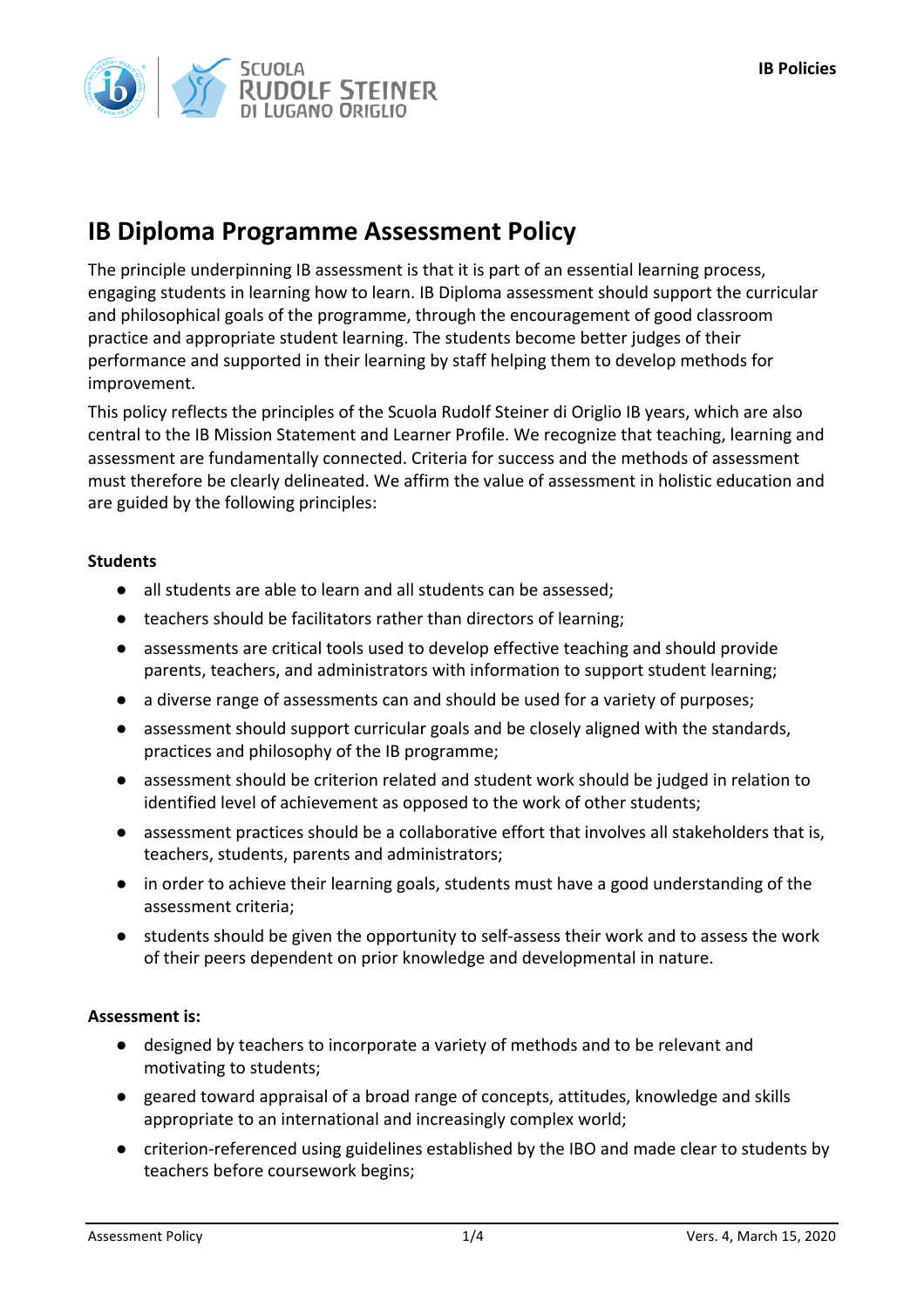

- reflective of the attributes and desired outcomes of the IB Learner Profile:
- a valuable aspect of lifelong learning.

## **Assessment Practices**

Types of Assessment used at Scuola Rudolf Steiner di Origlio: we do not require all students to have their knowledge and abilities assessed in the same way every time, understanding that the important thing is to know if a student 'got it', not that every student has to show understanding in the exact same way. We honour and validate multiple and often creative forms of assessment. Every summative assessment in every unit offers choice in how a student can demonstrate his or her acquisition of the central ideas, concepts and knowledge of that unit.

Equity in assessment is afforded through fair, meaningful, and consistent opportunities for students to demonstrate their mastery of concepts and skills. Assessments are checked for validity, reliability, and comprehensiveness and include psychometric, essay, and performance tasks across the curriculum.

A wide range of formative and summative assessments includes: multiple-choice style quizzes and tests, short and extended responses, essays, research papers, projects, portfolios, class discussions, group and individual oral presentations, individual oral commentaries, multimedia presentations, skits and performances, problem solving teams, group critiques, historical investigations, experimental investigations, sketchbooks, investigation workbooks, studio work, fieldwork, response journals, and reflection logs.

- An accurate measure of the student's true achievement is continuously sought to inform teaching and learning.
- Differentiation occurs when it is necessary for students to demonstrate their understanding.
- Multiple forms of intelligence are applied to formative assessments, thus fostering critical and creative thinking.
- Emphasis on higher-order cognitive skills supports inquiry-based, constructive learning.
- On-going class discussions and private conferences take place throughout each course. Peer and self assessments help students to develop effective strategies of knowing as they actively build their understanding of new concepts.

## **Grading/marking**

The marks are given to students at the beginning of each course and are applied to formative tasks. Summative results are analyzed and assist in shaping formative assessments.

Students complete a sufficient variety of assessment items in order to maximize their opportunity to demonstrate what they know and can do. The quality of assessment items completed is consistently measured in accordance with clearly established standards.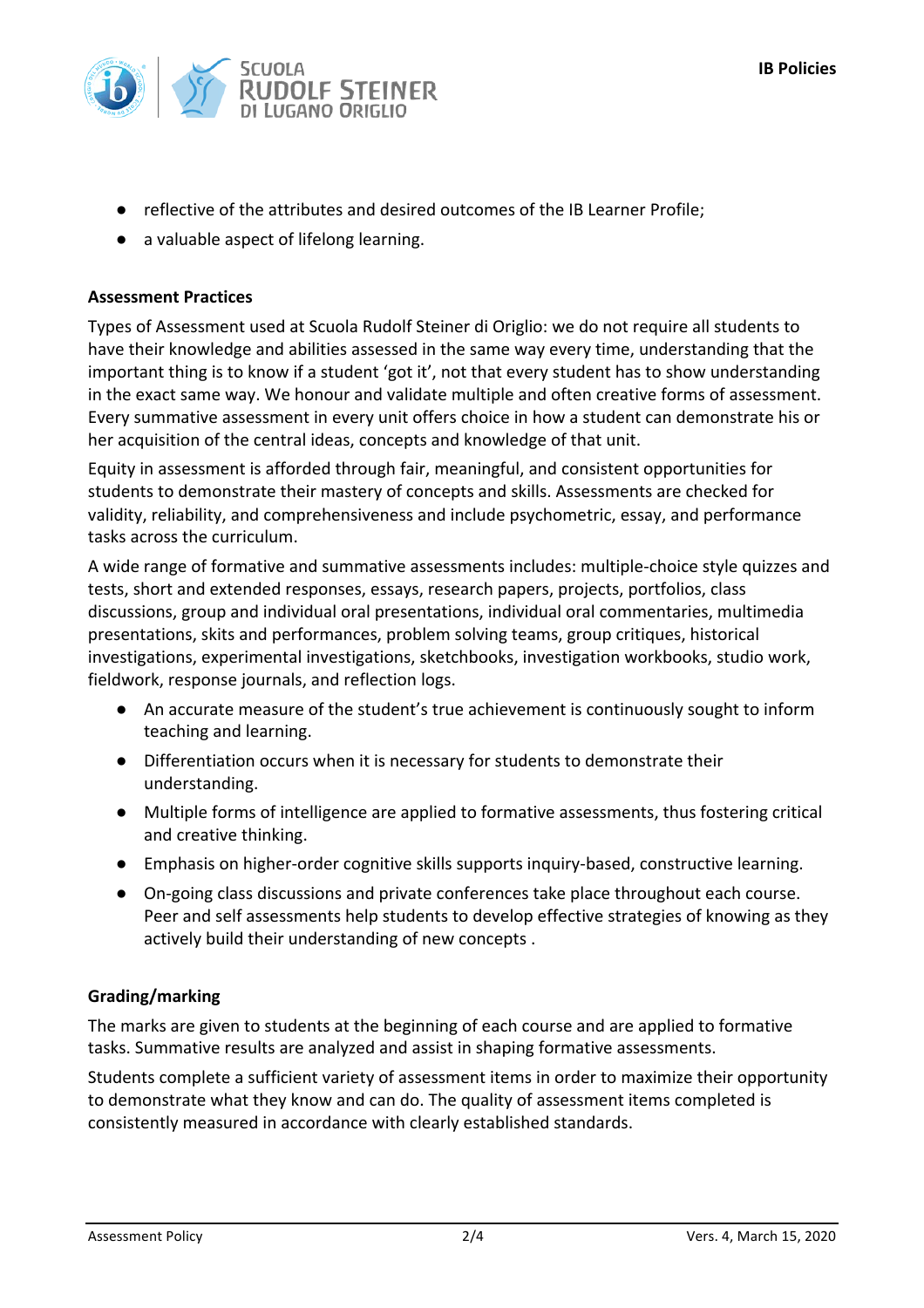

Both formative and summative items must be completed in order for students to progress to the next academic level. Students who fail to comply with the designated standards are required to submit the assessments within an established timeframe after conferring with teachers who notify parents and the IB Team. The failure to fulfill assessment requirements results in no credit earned. The persistence of such behaviour will lead to repetition of the course.

The Scuola Rudolf Steiner di Origlio grading scale is used along with IB assessment rubrics as specified in each of the subject guides:

Each of the 6 subject areas allow for a maximum of 7 points.

- **1** Very poor
- **2** Poor
- **3** Mediocre
- **4** Satisfactory
- **5** Good
- **6** Very Good
- **7** Excellent

For TOK and Extended Essay, marks are different (from A (maximum) to E (minimum)

N is a mark that indicates that the work cannot be evaluated.

To obtain the IB Diploma the students should reach of 24 points (incl. 3 bonus points).

## **Other requirements in order to obtain the Diploma:**

All assessment components for each of the six subjects and the additional Diploma requirements must be completed in order to qualify for the award of the IB Diploma, except under the conditions stipulated in articles 18 and 19 of these regulations.

The IB Diploma will be awarded to a candidate provided all the following requirements have been met.

- a) CAS requirements have been met.
- b) The candidate's total points are 24 or more.
- c) There is no "N" awarded for theory of knowledge, the extended essay or for a contributing subject.
- d) There is no grade E awarded for theory of knowledge and/or the extended essay.
- e) There is no grade 1 awarded in a subject/level.
- f) There are no more than two grade 2s awarded (HL or SL).
- g) There are no more than three grade 3s or below awarded (HL or SL).
- h) The candidate has gained 12 points or more on HL subjects (for candidates who register for four HL subjects, the three highest grades count).
- i) The candidate has gained 9 points or more on SL subjects (candidates who register for two SL subjects must gain at least 5 points at SL).